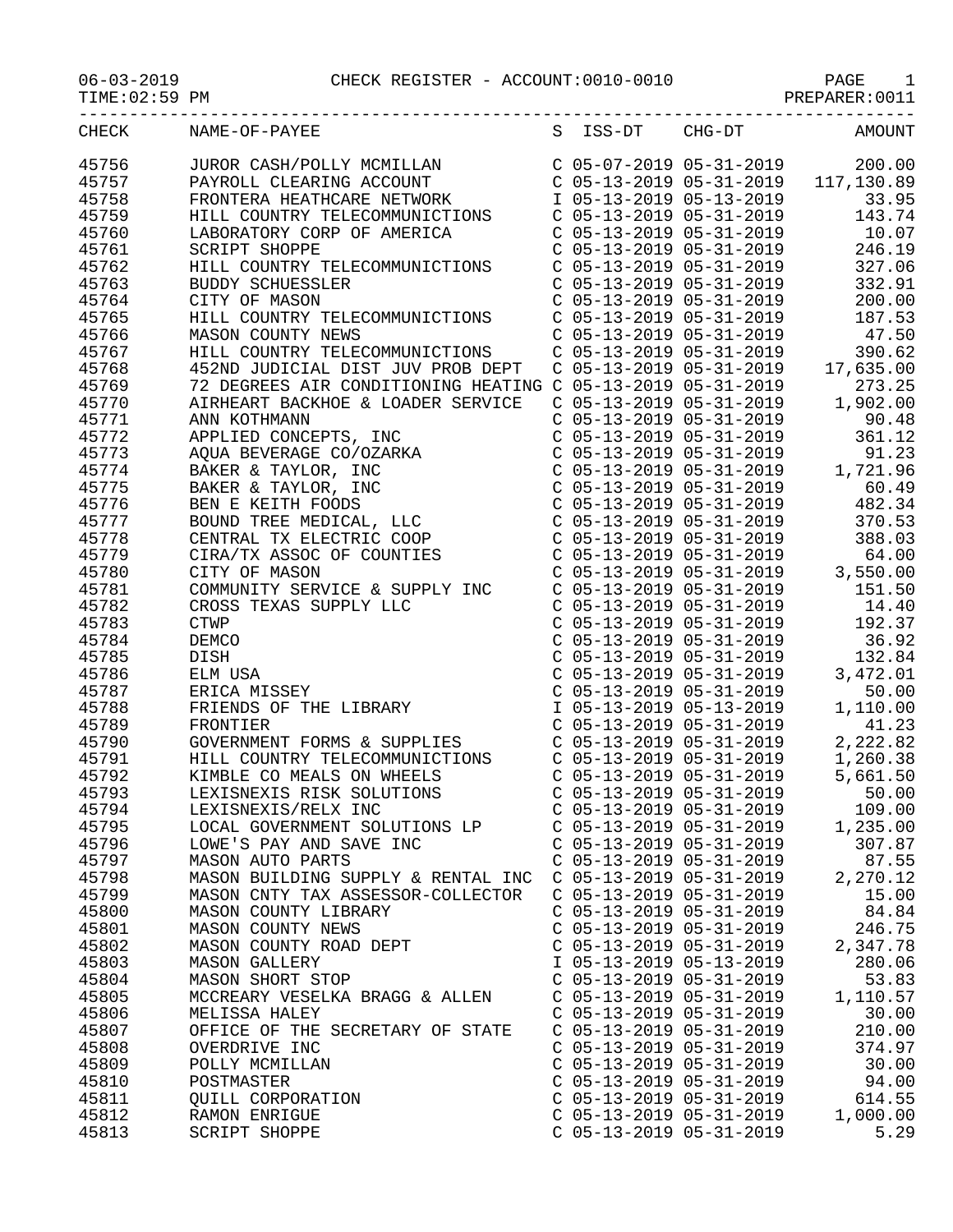06-03-2019 CHECK REGISTER - ACCOUNT:0010-0010 PAGE 2

-----------------------------------------------------------------------------------

|  | $06 - 03 - 2019$ |  |  |  |
|--|------------------|--|--|--|
|--|------------------|--|--|--|

PAGE 2<br>PREPARER:0011

| CHECK | NAME-OF-PAYEE                     | S ISS-DT                  | $CHG-DT$ | AMOUNT     |
|-------|-----------------------------------|---------------------------|----------|------------|
| 45814 |                                   |                           |          |            |
| 45815 |                                   |                           |          |            |
| 45816 |                                   |                           |          |            |
| 45817 |                                   |                           |          |            |
| 45818 |                                   |                           |          |            |
| 45819 |                                   |                           |          |            |
| 45820 |                                   |                           |          |            |
| 45821 |                                   |                           |          |            |
| 45822 |                                   |                           |          |            |
| 45823 |                                   |                           |          |            |
| 45824 |                                   |                           |          |            |
| 45825 |                                   |                           |          |            |
| 45826 |                                   |                           |          |            |
| 45827 |                                   |                           |          |            |
| 45828 |                                   |                           |          |            |
| 45829 |                                   |                           |          |            |
| 45830 |                                   |                           |          |            |
| 45831 |                                   |                           |          |            |
| 45832 |                                   |                           |          |            |
| 45833 |                                   |                           |          |            |
| 45834 |                                   |                           |          |            |
| 45835 |                                   |                           |          |            |
| 45836 |                                   |                           |          |            |
| 45837 |                                   |                           |          |            |
| 45838 |                                   |                           |          |            |
| 45839 |                                   |                           |          |            |
| 45840 |                                   |                           |          |            |
| 45841 |                                   |                           |          |            |
| 45842 |                                   |                           |          |            |
| 45843 |                                   |                           |          |            |
| 45844 |                                   |                           |          |            |
| 45845 |                                   |                           |          |            |
| 45846 |                                   |                           |          |            |
| 45847 |                                   |                           |          |            |
| 45848 |                                   |                           |          |            |
| 45849 |                                   |                           |          |            |
| 45850 |                                   |                           |          |            |
| 45851 |                                   |                           |          |            |
| 45852 |                                   |                           |          |            |
| 45853 |                                   |                           |          |            |
| 45854 |                                   |                           |          |            |
| 45855 | LUCIO MORA                        | $C$ 05-28-2019 05-31-2019 |          | 1,325.00   |
| 45856 | LUCY DELGADO                      | $C$ 05-28-2019 05-31-2019 |          | 30.00      |
| 45857 | MASON CENTRAL APPRAISAL DIST      | I 05-28-2019 05-28-2019   |          | 3,769.32   |
| 45858 | MASON SHORT STOP                  | I 05-28-2019 05-28-2019   |          | 22.77      |
| 45859 | MCCULLOCH CO SHERIFF'S OFFICE     | I 05-28-2019 05-28-2019   |          | 3,015.00   |
| 45860 | PARTS PLUS                        | I 05-28-2019 05-28-2019   |          | 1,782.73   |
| 45861 | QUILL CORPORATION                 | I 05-28-2019 05-28-2019   |          | 217.95     |
| 45862 | REEH PLUMBING                     | I 05-28-2019 05-28-2019   |          | 867.89     |
| 45863 | TDCAA                             | I 05-28-2019 05-28-2019   |          | 100.00     |
| 45864 | TEXAS COMPTROLLER OF PUBLIC ACCTS | I 05-28-2019 05-28-2019   |          | 100.00     |
| 45865 | TINA C YOUNG                      | I 05-28-2019 05-28-2019   |          | 183.50     |
| 45866 | ZESCH & PICKETT                   | I 05-28-2019 05-28-2019   |          | 500.00     |
| 45867 | PAYROLL CLEARING ACCOUNT          | $C$ 05-29-2019 05-31-2019 |          | 120,706.95 |
| 45868 | CAPITAL ONE BANK (USA) N.A.       | I 05-30-2019 05-30-2019   |          | 13,091.97  |
| 45869 | LE ANNDRA COUVILLION              | I 05-30-2019 05-30-2019   |          | 122.96     |
| 45870 | REGGIE LOEFFLER                   | I 05-30-2019 05-30-2019   |          | 785.98     |